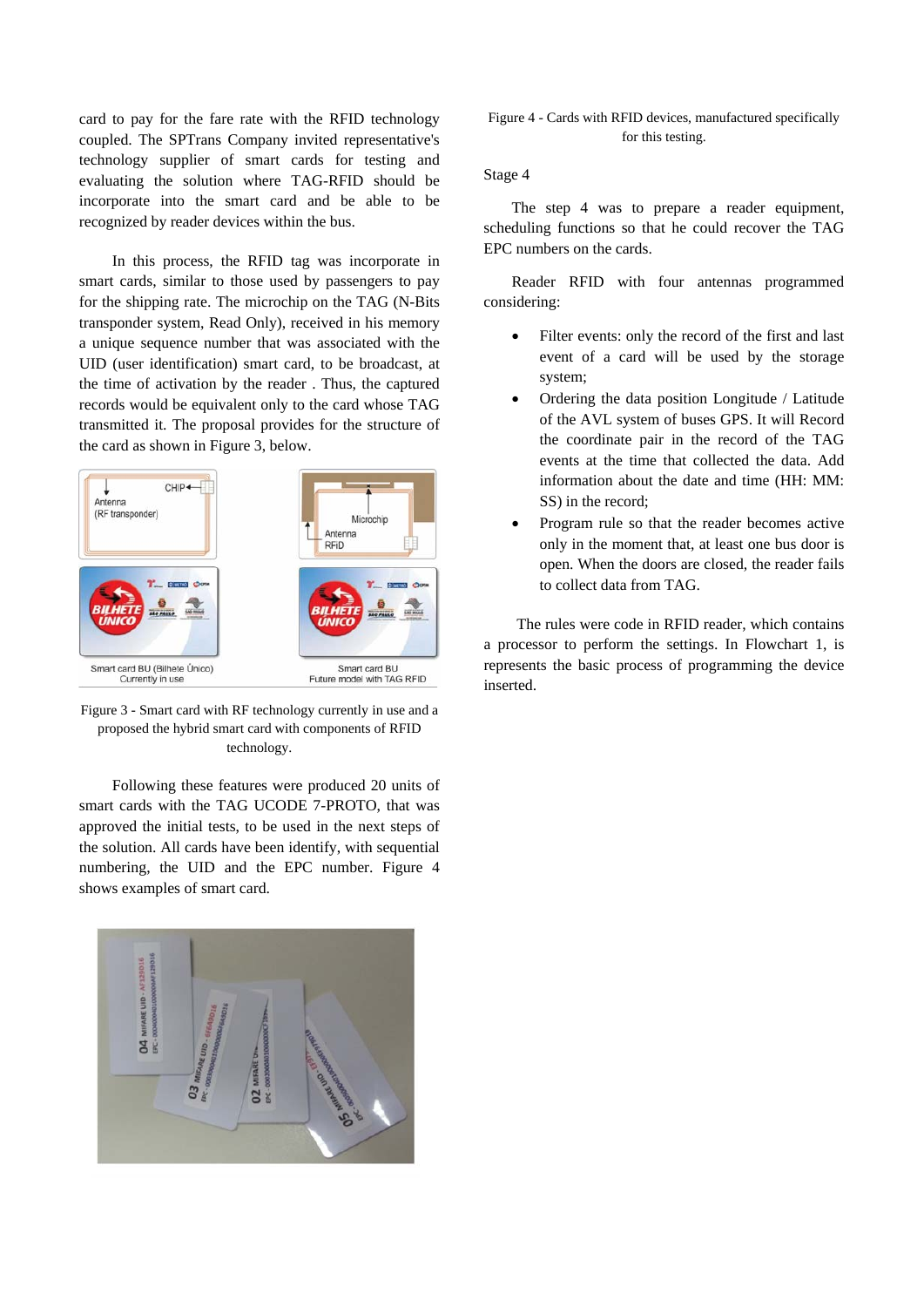

Flow Chart 1: Process programmed into RFID reader.

To control the events, it developed a specific computer program, which allowed control interface the main features of operation of the equipment. Some features have been programmed so that the program simulate some conditions of the vehicle, such as opening or closing of doors and change of geographical location, functions that were useful for testing in the laboratory procedures programmed into the machine. Were also programmed, accountants whose results could be presented in a graphical interface, allowing monitoring the amount of shipments, landings and total passengers into the bus. In Figure 5 is show the program's user interface and main control functions.



Figure 5: Program control interface

Stage 5:

 In this step, a bus was equipped with a UHF RFID reader and where are positioned four antennas with circular polarization configured for 30dBm and + gain of 6dB in the vehicle interior. Two antennas in areas near the boarding door, where the flows embarking passenger on the bus occur. The other two antennas were install in the landing door area.

The antennas are offset one relative to the other, by 20 centimeters. From the point of view of who boards the bus, positioned to the left antenna, was installed to 1.20 meters from the bus floor, while the right antenna installed in 1,00 meter. Both were position with oriented main face to the area of shipping flows. On the back of the bus, near the disembark door, the antennas were misaligned following the same structure of the antennas that were fixed at front of bus. Procedures were performing to integrate the AVL and RFID UHF reader through CAN BUS door.

### Stage 6:

The Step 6 was the RFID technology test run in the bus, and conjunction with ITS systems for information, perform the obtaining the number of embarkation, disembarkation and passenger inside the bus.

In this step, they participated 15 volunteers, each carrying a hybrid smart card. A number printed on a selfadhesive label that was affix to the clothing identified all volunteers. This number was associated with EPC number of the card and registered in a control sheet to manual monitoring. The volunteer was free to carry the smart card according your convenience, in the pockets of clothing, in wallets, bags or hand. At the stop bus, they stood up to 3 meters from the external of bus side and,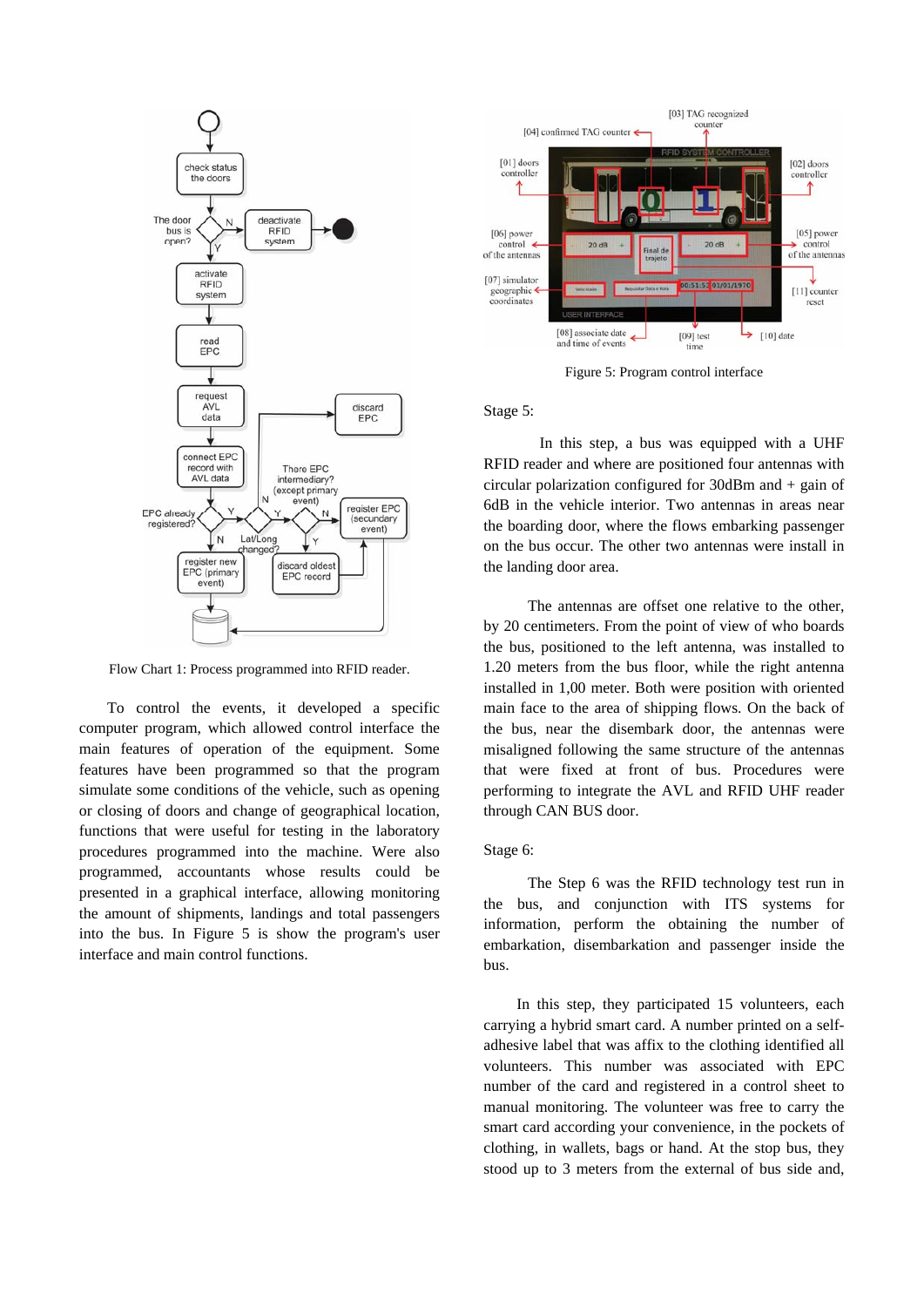one after the other, walked to the front door, boarded and passed between the antennae. Similarly, when authorized, landed through the back door, passing through the antennas installed in the area of exit.

To verify the correct obtaining geographic coordinates regarding events, the test was perform with a moving bus in a bus depot. Inside the garage they were designated five locations to represent stopping points and set a route for the bus. In Figure 6 shown an image with the locations of stop bus and the route to meet these points.



Figure 6 - Stopping Points and the bus route inside the garage to perform the tests - Source: custom of: <https://www.google.com.br/maps/search/-46,608374/@- 23.4909017,-46.5616472,491m/data=!3m2!1e3!4b1?hl=pt-BR>

The test consisted in shifting the bus by itinerary to suit the five stopping points for seven straight laps, registering the EPCs, date, time and GPS coordinate.

Table 4 summarizes the results, comparing them between data recorded by the RFID system and data entered manually through observation.

|                  | <b>RFID</b> |    |    | <b>Volunteers</b> |           |            |
|------------------|-------------|----|----|-------------------|-----------|------------|
| <b>BUS</b>       | в           |    | в  |                   | <b>SB</b> | on the bus |
| LAP <sub>1</sub> | 9           |    | 10 |                   |           |            |
| LAP <sub>2</sub> |             |    |    |                   |           | 10         |
| LAP <sub>3</sub> |             | o  |    | O                 |           |            |
| LAP <sub>4</sub> |             |    | 8  |                   |           | 15         |
| LAP <sub>5</sub> |             | 12 |    | 15                |           |            |
| LAP <sub>6</sub> | 12          |    | 14 |                   |           | 12         |
| LAP <sub>7</sub> |             | 12 |    | 12                |           |            |

RFID: Data collected by RFID system

REAL: Data collected manually

**B:** Boarding the bus

L: Landing volunteers

SB: Volunteers who remain on the stop bus

Table 4 - Data recorded by the RFID system, recorded manually and amount of passengers on the bus in each lap.

The results showed that all registered events were properly associated with geographic coordinates and there was a passenger count inside the bus informing her cargo, and thus the test was considered satisfactory. However, some inconsistencies were observe, due to EPC reading errors of smart cards. They were realize 78 boarding of volunteers, however, the RFID system registered only 71 of them (91%).

### OPERATIONAL INFORMATION:

The data stored by the RFID, allowed building the information about the operation. They were:

## **Matrix Origin-Destination:**

Data were easily arranged in a matrix where they represented the places of origins and destinations of travel of passenger and amounts associated with these locations. Table 5 is a representation of the O / D matrix of travel of volunteers, conducted in the test. matrix origin-destination (O-D)

| <u>in the community of the set of the community of the set of the community of the community of the community of the community of the community of the community of the community of the community of the community of the commu</u><br>$\sqrt{-1}$ |    |                |    |                |    |                  |  |  |
|-----------------------------------------------------------------------------------------------------------------------------------------------------------------------------------------------------------------------------------------------------|----|----------------|----|----------------|----|------------------|--|--|
| $\leqslant$<br>D                                                                                                                                                                                                                                    | P1 | P <sub>2</sub> | P3 | P <sub>4</sub> | P5 | total<br>origins |  |  |
| P1                                                                                                                                                                                                                                                  |    |                |    |                |    |                  |  |  |
| P <sub>2</sub>                                                                                                                                                                                                                                      |    |                |    |                |    |                  |  |  |
| P3                                                                                                                                                                                                                                                  |    |                |    |                |    |                  |  |  |
| P <sub>4</sub>                                                                                                                                                                                                                                      |    |                |    |                |    |                  |  |  |
| P5                                                                                                                                                                                                                                                  |    |                |    |                |    |                  |  |  |
| total                                                                                                                                                                                                                                               | 8  |                |    |                |    | 15               |  |  |
| destinations                                                                                                                                                                                                                                        |    |                |    |                |    |                  |  |  |

Pn: identification number of the bus stop point

## Table 5: OD matrix obtained from data collected by the RFID system.

# **Travel time:**

The total time of passengers travel considers the time spent since the time of the first embarkation in the bus, time while traveling, waiting intermediate time after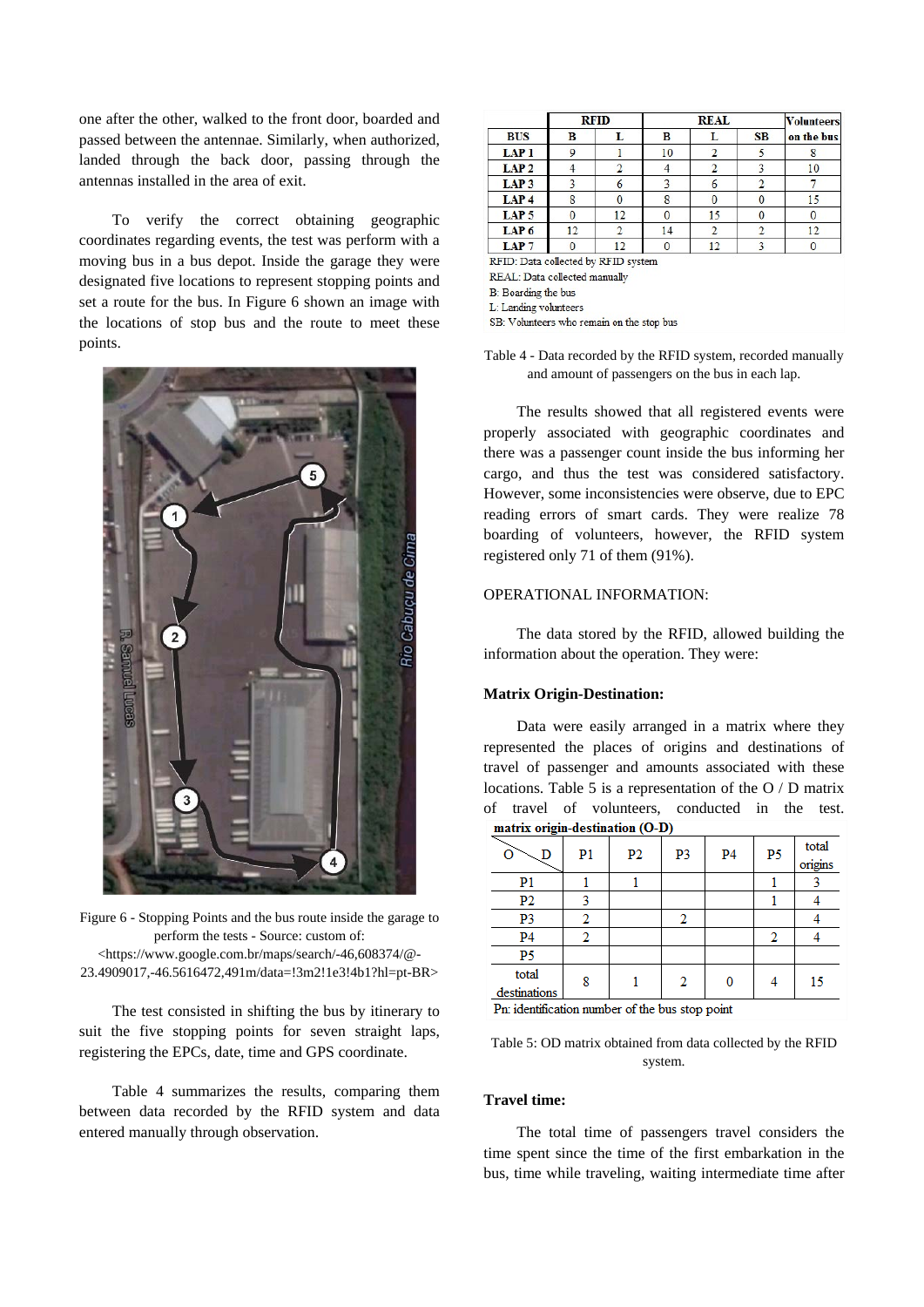the first disembarkation, and so on until the time the end of the trip occurred passenger. Table 6 are the results obtained from data collected in the test:

|                             |                             | <b>Travel</b> time              |                         |                         |  |  |
|-----------------------------|-----------------------------|---------------------------------|-------------------------|-------------------------|--|--|
| <b>Volunteers</b><br>number | 8 final digit<br><b>EPC</b> | time of<br>the start<br>journey | time of the<br>end trip | Total<br>travel<br>time |  |  |
| 1                           | EF559D16                    | 14:17:49                        | 15:46:18                | 1:28:29                 |  |  |
| 2                           | CF169D16                    | 14:17:54                        | 15:41:22                | 1:23:28                 |  |  |
| 3                           | 6F6A9D16                    | 14:17:57                        | 15:38:49                | 1:20:52                 |  |  |
| 4                           | AF129D16                    | 14:19:06                        | 15:38:50                | 1:19:44                 |  |  |
| 5                           | CF3C9D16                    | 14:19:11                        | 15:33:30                | 1:14:19                 |  |  |
| 6                           | EF979D16                    | 14:19:16                        | 15:38:53                | 1:19:37                 |  |  |
| 7                           | 0F8C9D16                    | 14:32:14                        | 15:07:28                | 0:35:14                 |  |  |
| 8                           | 4F9A9D16                    | 14:21:56                        | 15:43:28                | 1:21:32                 |  |  |
| 9                           | CF299D16                    | 14:21:59                        | 15:43:26                | 1:21:27                 |  |  |
| 10                          | 2F6A9D16                    | 14:34:58                        | 15:07:39                | 0:32:41                 |  |  |
| 11                          | 6F909D16                    | 14:48:59                        | 15-38-45                | 0:49:46                 |  |  |
| 12                          | AF299D16                    | 14.24.14                        | 15:38:42                | 1:14:28                 |  |  |
| 13                          | 8F589D16                    | 14:24:20                        | 15:46:54                | 1:22:34                 |  |  |
| 14                          | 8F909D16                    | 14:37:35                        | 15:38:33                | 1:00:58                 |  |  |
| 15                          | 0F7A9D16                    | 14:37:58                        | 15:46:42                | 1:08:44                 |  |  |

Table 6: Total passenger travel time.

#### **Total wait time of passenger at the bus stop point:**

The waiting time wherein the volunteer stood waiting for the bus at the stop point was obtain by the difference in time between primary and secondary events of EPC records of the smart card. Table 7, shown is the sum of all waiting times of passengers.

| WAITING TIMES IN STOP BUS                 |               |                  |                 |                                    |                 |             |                 |                 |  |
|-------------------------------------------|---------------|------------------|-----------------|------------------------------------|-----------------|-------------|-----------------|-----------------|--|
| <b>Volunteers</b><br><b>EPC</b><br>number |               | first connection |                 | second connection third connection |                 |             |                 | Total           |  |
|                                           | 8 final digit | Stop<br>bus      | Waiting<br>time | Stop<br>bus                        | Waiting<br>time | Stop<br>bus | Waiting<br>time | Waiting<br>Time |  |
| 1                                         | EF559D16      | <b>P4</b>        | 0:38:16         | P5                                 | 0:15:26         |             |                 | 0:53:42         |  |
| $\overline{2}$                            | CF169D16      | P3               | 0:09:46         | P2                                 | 0:12:28         |             |                 | 0:22:14         |  |
| 3                                         | 6F6A9D16      | <b>P4</b>        | 0:32:06         | <b>P4</b>                          | 0:13:33         |             |                 | 0:45:39         |  |
| 4                                         | AF129D16      | P1               | 0:12:34         |                                    |                 |             |                 | 0:12:34         |  |
| 5                                         | CF3C9D16      | P5               | 0:10:03         | P1                                 | 0:12:25         |             |                 | 0:22:28         |  |
| 6                                         | EF979D16      | P5               | 0:10:05         | P1                                 | 0:12:25         |             |                 | 0:22:30         |  |
| 7                                         | 0F8C9D16      | <b>P4</b>        | 0:12:10         |                                    |                 |             |                 | 0:12:10         |  |
| 8                                         | 4F9A9D16      | P3               | 0:12:12         |                                    |                 |             |                 | 0:12:12         |  |
| 9                                         | CF299D16      | P3               | 0:12:58         |                                    |                 |             |                 | 0:12:58         |  |
| 10                                        | 2F6A9D16      | P1               |                 |                                    |                 |             |                 | 0:00:00         |  |
| 11                                        | 6F909D16      | P3               | 0:12:15         |                                    |                 |             |                 | 0:12:15         |  |
| 12                                        | AF299D16      | <b>P4</b>        | 0:12:19         | P3                                 | 0:12:43         |             |                 | 0:25:02         |  |
| 13                                        | 8F589D16      | P3               | 0:09:40         | P <sub>4</sub>                     | 0:13:31         | P5          | 0:00:06         | 0:23:17         |  |
| 14                                        | 8F909D16      | P <sub>4</sub>   | 0:10:54         | P5                                 | 0:15:25         |             |                 | 0:26:19         |  |
| 15                                        | 0F7A9D16      | <b>P4</b>        | 0:10:30         | P5                                 | 0:15:32         |             |                 | 0:26:02         |  |

Table 7: Wait time passenger.

## **Renewal factor (RF):**

The FR is crucial for calculate the capacity of buses. The passenger capacity of bus is predominant in defining the quality of service offered to passengers and measure the bus line efficiency. In São Paulo, the concession contracts and permission of services between the city government and operators companies delimits the maximum stocking rate of between 5 and 6 standing

passengers per square meter. For obtain the capacity, the FR is a variable that is apply to the equation:

In Table 8 presents the RF index obtained in every lap of the bus, evaluating their occupation in relation to embarkations and passenger landings.

| <b>CALCULATION OF RENEWAL FACTOR</b> |  |  |  |
|--------------------------------------|--|--|--|
|                                      |  |  |  |

|                        |                | demand on the bus | Passengers     |                |                |             |       |
|------------------------|----------------|-------------------|----------------|----------------|----------------|-------------|-------|
| <b>Bus</b> Lap         | P <sub>1</sub> | P <sub>2</sub>    | P <sub>3</sub> | P <sub>4</sub> | P <sub>5</sub> | boardings   | FR*   |
| Lap1                   | $\overline{2}$ | 5                 |                | 8              | 8              | 9           | 1,125 |
| Lap2                   | 8              | 9                 | 10             | 12             | 10             | 13          | 1,083 |
| Lap <sub>3</sub>       | 10             | 10                | 9              | 5              | 7              | 16          | 1,600 |
| Lap 4                  | 7              | 7                 | 9              | 14             | 15             | 24          | 1,600 |
| Lap 5                  | 11             | 10                | 8              | 6              | 6              | 24          | 2,182 |
| Lap 6                  | 6              | 7                 | 11             | 13             | 13             | 36          | 2,769 |
| Lap 7                  |                | 6                 | 4              | 4              |                | 36          | 5,143 |
| $*FR =$ Renewal Factor |                |                   |                |                |                | Line $FR =$ | 2,400 |

#### Table 8: Renewal Factor (FOR) obtained by RFID data.

Considering until the last trip (lap 7), the bus was carrying 36 passengers. To calculate the maximum amount of passengers on the bus just divide the total number of passengers boarding by FR line value:

Passengers = 
$$
\left(\frac{36}{2,400}\right)
$$
 = 15 (lap 4, P5)

# VII - CONCLUSIONS

 This article aims to start a discussion on the possibilities of obtaining important information with the application of radio frequency technology - RFID in urban public passenger transport sector and opens the prospect for future discussions on the portability of this smart card technology ordinarily used for payment of transportation.

We live in a stage of development characterized by the ability to obtain and share information instantly, from anywhere. The power of real-time information from the perspective of the manager and the transport provider enables application opportunities even more comprehensive and the use of public transportation technology infrastructure allows providing new services.

The adoption of an intelligent transport system (ITS), by integrating various technologies to monitor and improve urban mobility can become a decisive factor in the search for solutions that facilitate the daily life of the population.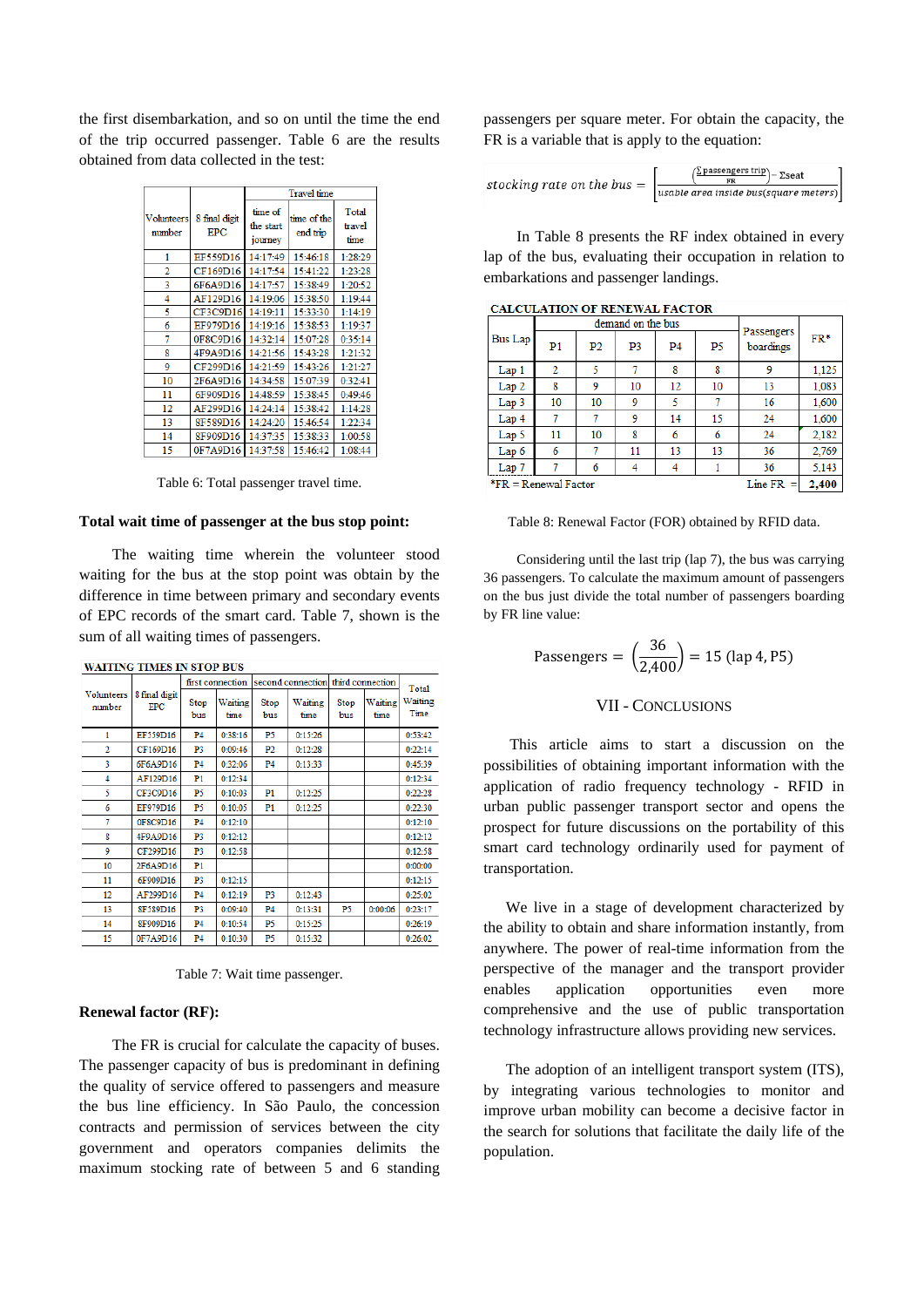The processing of data collected by technology devices results in crucial information so that planners can, through studies on passenger demand, update the operation of its transport systems, providing more precise adjustments to the schedules of buses, increasing the quality of services and evolving the conditions for the welfare of users.

The possibility of using RFID in the public transport sector based on vehicle tracking systems already deployed and running in several cities in the world and the popularization of smart cards for payment of the fare. Smart cards already commonly ported by users of public transport systems and thus configured as potential information providers. Add radio frequency identification components on these cards does not change the use for electronic payment of the fare and adds no user providence in its daily maintenance. However, its use allows data capture to provide indicators on time and places where moving users and vehicles in public transport.

Using RFID technology in smart cards to produce information that today are difficult and expensive to collect. This information should grant benefit in work supply management with increased focus on passenger demand with the following benefits:

- Automatized information about loading of passengers on the bus, and determine the maximum loading section. The section of maximum loading of a line is critical in determining the ability of the offer;
- Provide information to the user of the vehicle stocking condition. Allows determine the capacity of the vehicle, and, based on the results, tell users if the bus is empty or is crowed;
- Intervene in operation of vehicles to make it compatible forecast demand, controlling delays and advances. The control centers can provide extra vehicles in the case of identifying delays or concentrated passenger demand at certain points, improving services;
- Plans new services due to the persistence of information indicating changes in the use of the passengers profile;
- Plan new connections, obtained by the matrices of origin and destination (O / D) depicting the movements of passengers' journey;
- Identify connection points of trips where passengers do the integration of services.

Among the advantages arising from the use of technology in the transport sector, mainly in the activities of service management, are:

- Improve service according needs of people;
- Develop urban mobility plans which suit the growth and functioning of cities;
- Provide important information to assist users in deciding how and when to use the public transport services;
- Reduce the cost of managing avoiding the waste of human resources, financial and time in the development and implementation of manual searches;
- Become proactive management functions of the control centers on the operation of public service;
- Provide updated information to support the modeling of the transport network in the medium and long term;

Despite the fact that the tests were satisfactory, will need new studies where providers do effort of develop appropriate technology equipment for this type of application, with innovations in the design of antennas that are compatible to the layout of the bus, TAG more efficient to operate in this environment and system programming collect important data.

It innovation will help to make transport more sustainable, which means efficient, clean, safe and seamless. The expectation is that this type of initiative will enable significant advances in the management of transport systems, enabling not only improved quality but also perform better productivity.

## **REFERENCES**

[1] ANTP. **Redução das deseconomias urbanas com a melhoria do transporte público**. Instituto de Pesquisa Econômica Aplicada - IPEA, Associação Nacional dos Transportes Públicos - ANTP, Revista dos Transportes Públicos, ano 21, 1º trimestre, 1999. Available at:

<http://www.antp.org.br/\_5dotSystem/download/dcmDocumen t/2013/01/10/057A84C9-76D1-4BEC-9837- 7E0B0AEAF5CE.pdf> Accessed on: 10 Jan. 2015.

[2] BATAGAN, L. Smart **Cities and Sustainability Models** - Informática Econômica vol. 15, N. 15. 80 p. - March 2011. Available at: <http://revistaie.ase.ro/content/59/07%20- %20Batagan.pdf> Accessed on: 11 Feb. 2015.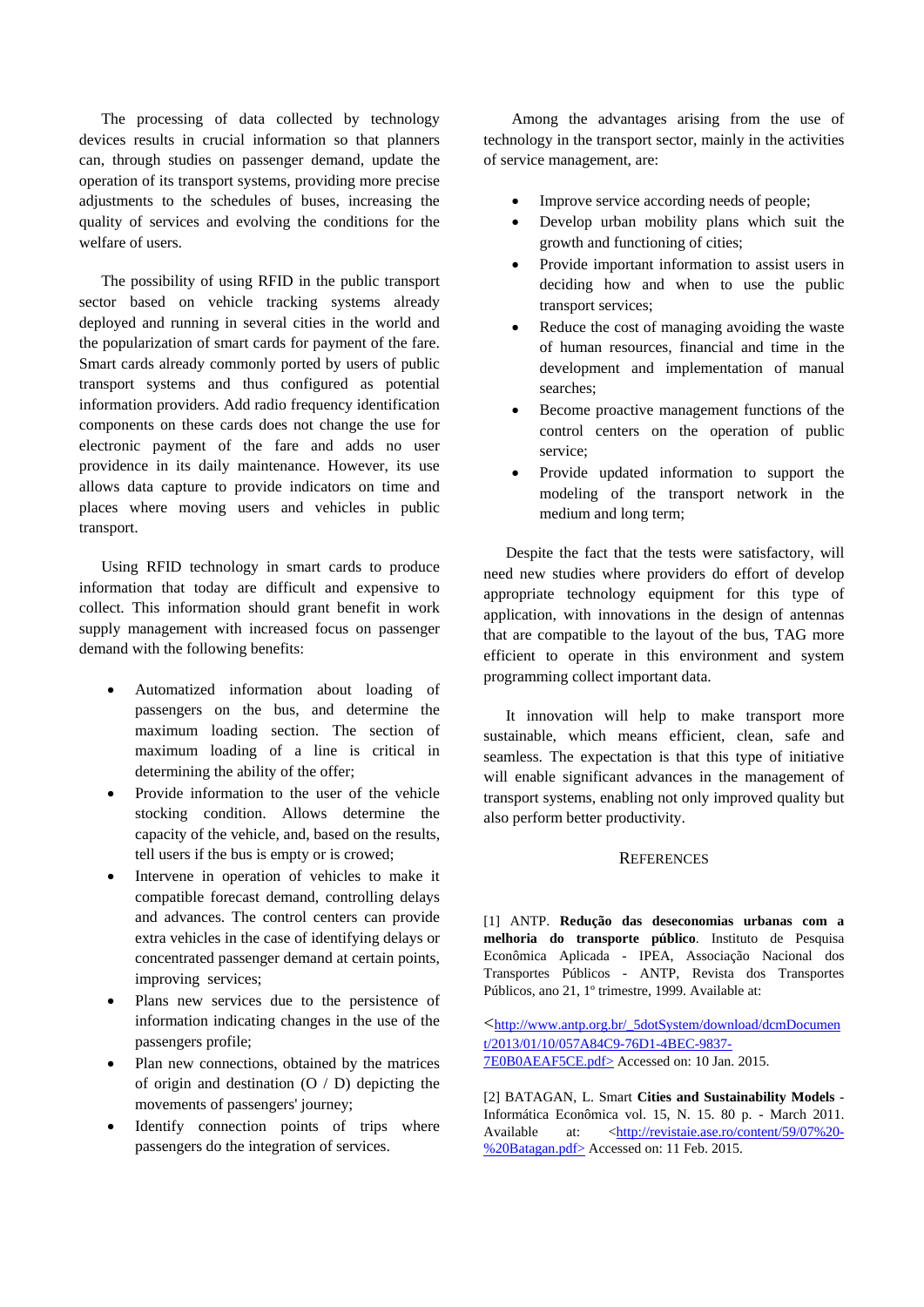[3] BHAT, C.R.; KOPPELMAN, F.S. **Activity-based travel demand analysis: History results and future directions**. In: TRANSPORTATION RESEARCH BOARD ANNUAL MEETING, 79<sup>th</sup>, Washington. Proceedings. Washington: Transportation Research Board, 2000. Available at:

<http://www.ce.utexas.edu/prof/bhat/ABSTRACTS/TSHAND BK.pdf> Accessed on: 13 Sep. 2014.

[4] BORGHETTI, L.C. **Guia de procedimentos para o desenvolvimento institucional e organizacional do sistema local de transportes urbanos, SLTU**. Brasília, DF: Empresa Brasileira de Transportes Urbanos – EBTU, 1987.

[5] CUI, A. **Bus Passenger Origin-Destination Matrix Estimation Using Automated Data Collection Systems**. Massachusetts Institute of Technology - MIT, p. 134. 2006.

[6] DEMOGRAPHIA. **Demographic World Urban Areas - 10th Annual Edition** - Revised at May 2014, 20 p. – Available at: <http://www.demographia.com/db-worldua.pdf> Accessed on: 07 Mar. 2014.

[7] ETTEMA, D. **Activity-based travel demand modeling**. 280 f. These - Technische Universiteit Eindhoven, Eindhoven. The Netherlands, 1996. Available at:

<http://alexandria.tue.nl/extra3/proefschrift/PRF13B/9604751.p df> Accessed on: 13 Apr. 2014.

[8] FERRAZ, A.C.P. **A qualidade do serviço de transporte coletivo em cidades médias sob a ótica dos usuários**. In: ENCONTRO NACIONAL DA ANPET, 2, São Paulo, 1988.

[9] FERREIRA, M.L.; MARTE, C.L.; MEDEIROS, J.E.L.; SAKURAI, C.A.; FONTANA, C.F. **RFID for Real Time Passenger Monitoring**. WSEAS. Recent Researches in Telecommunications, Informatics, Electronics and Signal Processing. 12<sup>th</sup> International Conference on Processing. 12<sup>th</sup> International Conference on Telecommunications and Informatics (TELE-INFO '13) p. 170- 175, Baltimore, MD, USA, September 2013. Available at: <http://www.wseas.us/e-

library/conferences/2013/Baltimore/TESIMI/TESIMI-22.pdf> Accessed on: 07 Jan. 2014.

[10] FERREIRA, M.L.; GOUVEIA, J.A.M.; FACCHINI, E.; PORKONY, M.S.; DIAS, E.M. **Real time monitoring of public transit passenger flows through Radio Frequency Identification technology** – **RFID, embedded in fare smart cards** - Latest Trends on Systems - Vol. II, page 599-605, Santorini. Available at: <http://www.europment.org/library/2014/santorini/bypaper/SY STEMS/SYSTEMS2-40.pdf > Accessed on: 07 Jul. 2014.

[11] FERREIRA, E. A. **Um método de utilização de dados de pesquisa embarque/desembarque na calibração de modelos de distribuição do tipo gravitacional**. Escola de Engenharia de São Carlos, Universidade de São Paulo. São Carlos, p. 110, 1999.

[12] FINKENZELLER, Klaus. **RFID Handbook. Fundamentals and Applications in Contactless Smart Cards, Radio Frequency Identification and Near-Field Communication.** Third Edition, ISBN 978-0-470-69506-7, John Wiley & Sons. Wiltshire, UK, 2010.

[13] FRIEDMANN, J. The **World City Hypothesis - Development and Change.** Volume 17, Issue 1, January 1986 – Article first published online: 22 Oct 2008 - Available at:

<http://onlinelibrary.wiley.com/doi/10.1111/j.1467- 7660.1986.tb00231.x/abstract> Accessed on: 09 Mar. 2014.

[14] GIFFINGER, R; GUDRUN, H. **Smart Cities Ranking: An Effective Instrument for the Positioning of Cities?** Architecture, City and Environment – ACE, V. 12 - Ano IV, N. 12, 2010. Available at:

<http://upcommons.upc.edu/revistes/bitstream/2099/8550/7/AC E\_12\_SA\_10.pdf> Accessed on: 15 Mar. 2014.

[15] GUPTA, J. **Global Sustainable Development Governance: Institutional Challenges from a Theoretical**  Perspective - International Environmental Agreements: Politics, Law and Economics 2, nº 4. Kluwer Academic Publishers, 2002.

[16] HANSEN, W.G. **"How Accessibility Shapes Land Use."** Journal of the American Institute of Planners, Vol. 35,  $N^{\circ}$  2, 1959.

[17] JONES, P.; KOPPELMAN, F.; ORFUEIL, J.P. **Activity Analysis: state-of-the-art and future directions**. In JONES, P. (Ed), Developments in Dynamic and Activity-Based Approaches to Travel Analysis, Aldershot: Gower Publishing, 1990.

[18] KANNINEN, B.J. **Intelligent Transportation Systems: an Economic and Environmental Policy Assessment**. Transportation Research, London, v. 30A, n.1, p. a-10, 1996.

[19] KAWAMOTO, E. **Um novo enfoque do processo de escolha em transporte com tratamento baseado na psicofísica multidimensional**. Tese (Doutorado). Escola de Engenharia de São Carlos, EESC, São Carlos, 1987.

[20] KAWAMOTO, E**. Análise de sistemas de transportes**. São Carlos: EESC – USP. 1994. Available at:

<http://s6352.minhateca.com.br/File.aspx?e=at3m7z8kZiwQsQ uR5QuB-

yMmySh5riOqcraQ4LpvqrxYmPSjos9qLj36dpdzCY\_uaNrit3 Mo9mLNbYVhyrmK6OxjrW273LU5rN-

HVIR3vQmTAYs985iwtElAO9x-SfDYU0xKruuHMrbDI6o4- Akkn2Ya7NOcfbVFiXuJRLOtgSZvj3B2okx1hErwPj4aKwmA l7JfADJsw6OF0cNYvzfgQQ&pv=1> Accessed on: 11 Apr. 2014.

[21] LAHIRI, S. **RFID Sourcebook**. IBM Press, 2006 - ISBN 0131851373, 97801318051375, 276 pages.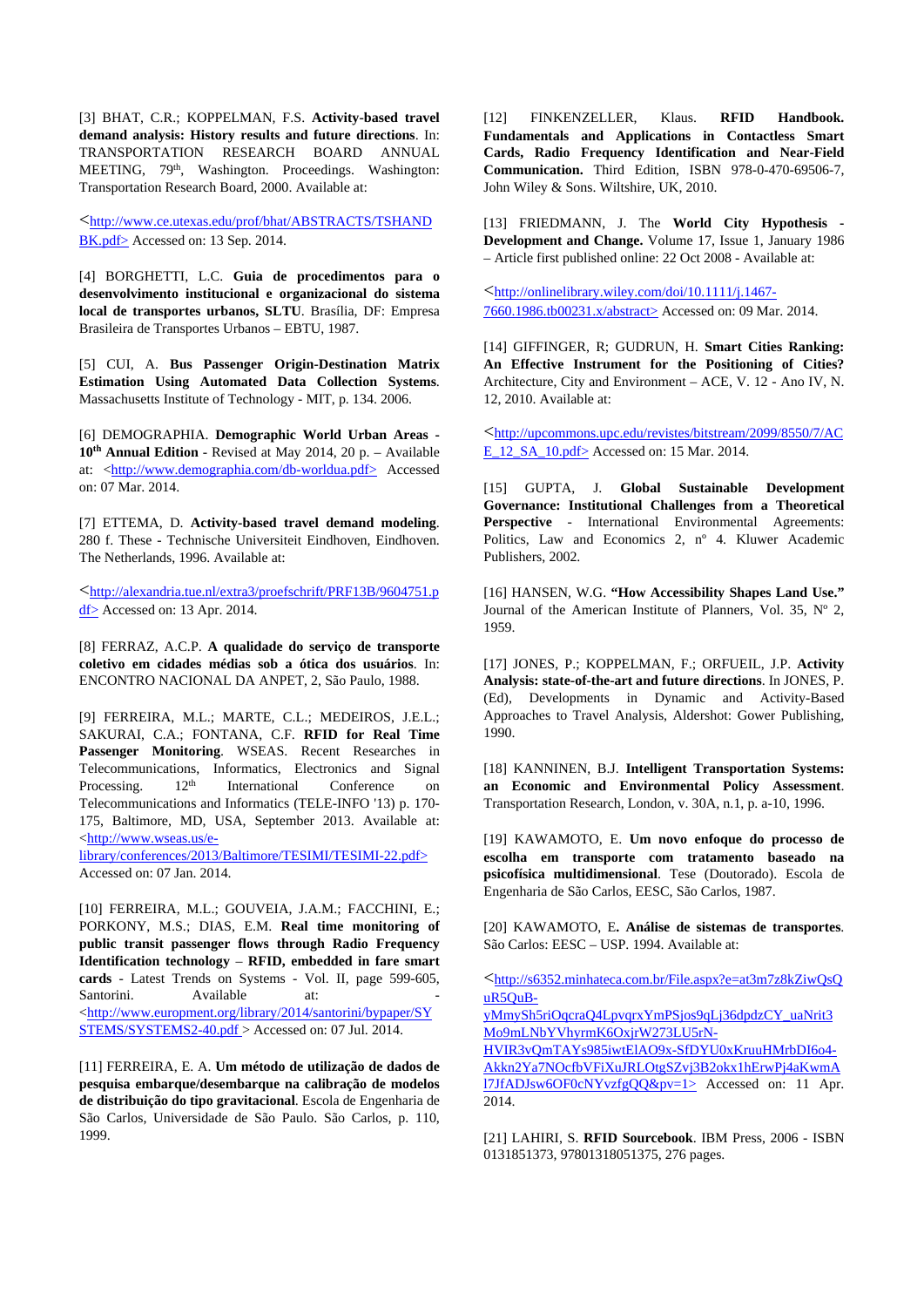[22] LITMAN, T. **Social Inclusion as a Transport Planning Issue in Canada**. Victoria, BC, Victoria Transport Policy Institute, 2003.

[23] LUCAS, et. al. **Transport, the environment and social exclusion**. Joseph Rowntree Foundation, 2001.

[24] MACLEAN, S.; DAILEY, D.J. **"Wireless Internet Access to Real-Time Transit Information."** Transportation Research Record 1791, 2002, pp. 92-98.

[25] MARTINS, E.R.C.; ARAGAO, J.J.G.; MIAZAKI, E.S. **Segmentação do mercado de transportes urbanos de passageiros: uma abordagem pela análise de agrupamentos**. In Congresso de Pesquisa e Ensino em Transportes, XI, Rio de Janeiro. Anais. Rio de Janeiro: ANPET, 1997, p. 887-896.

[26] MINISTÉRIO DAS CIDADES. **Mobilidade Urbana e desenvolvimento urbano**. Brasil, 1ª Edição, novembro. Instituto Pólis, 2005. Available at:

<http://www.polis.org.br/uploads/922/922.pdf> Accessed on: 07 Jul. 2014.

[27] NAVICK, D.S.; FURTH, P.G. **Distance based model for estimating a bus route Origin-Destination matrix**. Transportation Research Record, n. 1433, 1993.

[28] NGUYEN, S. **Estimating origin-destination matrices from observed flows**. Proceedings of the AIRO Conference. Guida, Naples, 1984.

[29] ORTÚZAR, J.D.; WILLUMSEN, L.G. **Modeling Transport**. Fourth Edition, John Wiley & Sons, Chichester, England, Ltd., and ISBN 978-0-470-76039-0, 2011.

[30] METRÔ. **Pesquisa Origem e Destino 2007**. Região Metropolitana de São Paulo - Síntese das Informações, SMT - Secretaria dos Transportes Metropolitanos – Dezembro, 2008.

[31] POLNIAK, S. **The RFID Case Study Book**. RFID application stories from around the globe – Abhisam, 2007.

[32] PREFEITURA DE SÃO PAULO. **Infocidade - Demografia 2010.** Available at: <http://infocidade.prefeitura.sp.gov.br/index.php?cat=7&titulo= Demografia>. Accessed on: 12 Apr. 2014.

[33] RAKHA, H.; PARAMAHAMSAN, H.; VAN AERDE, M. **Comparison of static maximum likelihood origin-destination formulations**, 2001.

[34] RIBEIRO, J.L.D.; MOTA, E.V.O **Desdobramento da Qualidade: modelos para serviços e para a manufatura**. Porto Alegre: PPGEP, EE/UFRGS, 1996. (Caderno Técnico 5).

[35] RICHARDSON, A.J.; AMPT, E.S.; MEYBURG, A.H. **Survey methods for transport planning**. Melbourne, Eucalyptus Press, 1995.

[36] RODRIGUES, M.O. **Avaliação do transporte público na cidade de São Carlos**. Dissertação (mestrado). Escola de Engenharia de São Carlos- EESC, São Carlos, 2006.

[37] SANGREMAN, A.; CAMANHO, T. **RFID**. 2010. Available at:  $\langle \frac{http://www.gta.ufrj.br/grad}{http://www.gta.ufrj.br/grad}{\rangle}$ 07\_1/rfid/RFID\_arquivos/ o\_que\_e.htm> Accessed on: 26 Apr. 2014.

[38] SANTANA, S.R.M. **RFID – Identificação Por Radiofrequência**. Santos: FAAP, 2011. Available at: <http://www.wirelessbrasil.org> Accessed on: 23 Apr. 2014.

[39] SHAHRAM, M.; MANISH, B. **RFID Field Guide: Deploying Radio Frequency Identification Systems**. [S.l.]: Prentice Hall PTR, 2005.

[40] SHESKIN, I.M.; STOPHER, P.R. **Surveillance and monitoring of a bus system**. Transportation Research Record 862, p. 9-15. Apud RICHARDSON, A. J.; AMPT, E. S, 1982.

[41] STEEMERS, K. **Energy and the city: density, buildings and transport** - Energy and Buildings 35, Elsevier 3-14, 2003.

[42] TAGORE, M.R.; SIKDAR, P.K. **A new accessibility measure accounting mobility parameters**. Paper presented at seventh World Conference on Transport Research. University of New South Wales. Sydney, Australia, 1995.

[43] TEIXEIRA, G.L. **Uso de dados censitários para identificação de zonas homogêneas para planejamento de transportes utilizando estatística espacial**. 169 p. Dissertações de mestrado - Universidade de Brasília, Brasília, 2003.

[44] TOPPETA, D. **The Smart City vision: How Innovation and ICT can build smart, "live able", sustainable cities** - Think Report 005/2010 - Available at: <http://www.thinkinnovation.org/en/portfol/the-smart-cityvision-how-innovation-and-ict-can-build-smart-liveablesustainable-cities-2-2/> Accessed on: 11 Mar. 2014.

[45] UITP Europe. **Investing in public transport infrastructure as part of the EU Package for jobs, growth and investments**. Advancing Public Transportation. - Position Paper of the international association of public transport, December 2014.

[46] VASCONCELLOS, E.A. **Transporte urbano, espaço e equidade - Análise das políticas públicas** - 3ed., Editora Annablume, 2001. Available at:

<http://books.google.com.br/books?id=fp7HJrZZ\_qMC&prints ec=frontcover&hl=pt-BR&source=gbs\_ge\_summary\_r&cad=0#v=onepage&q&f=fals

e> Accessed on: 25 Mar. 2014.

[47] VASCONCELLOS, E.A. **Transporte e meio ambiente: conceitos e informações para análise de impactos**. São Paulo: Edição do Autor, 2006.